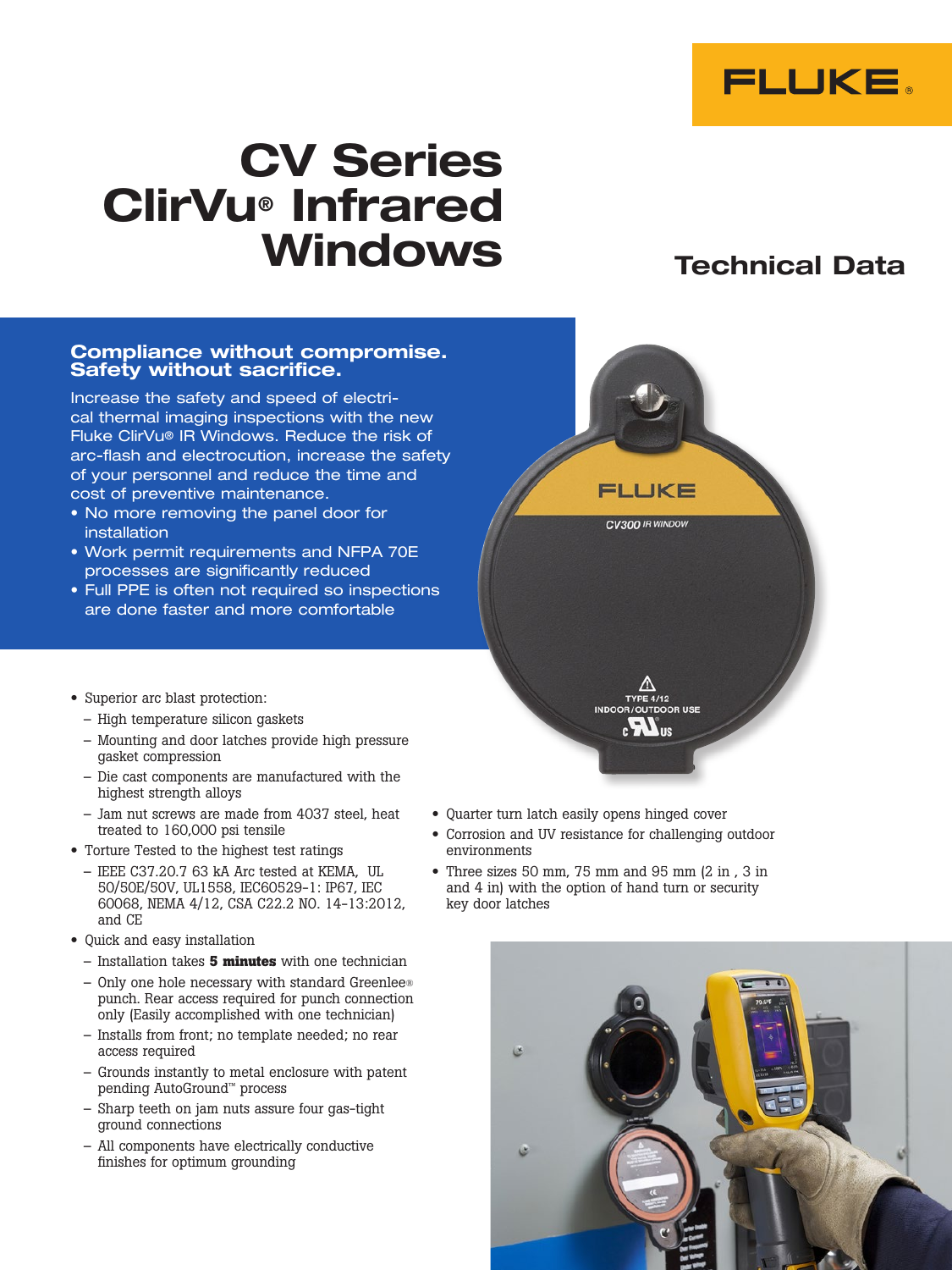

## **Specifications**

| <b>Model</b>                                  | <b>CV400</b>                                                             | <b>CV401</b> | <b>CV300</b>             | <b>CV301</b> | <b>CV200</b>             | <b>CV201</b> |
|-----------------------------------------------|--------------------------------------------------------------------------|--------------|--------------------------|--------------|--------------------------|--------------|
| Size                                          | 75 mm (3 in)<br>50 mm (2 in)<br>95 mm (4 in)                             |              |                          |              |                          |              |
| Voltage range                                 | Any                                                                      |              |                          |              |                          |              |
| NEMA environment type                         | Type 4/12 (indoor/outdoor)                                               |              |                          |              |                          |              |
| AutoGround <sup>™</sup>                       | Yes                                                                      |              |                          |              |                          |              |
| ClirVu <sup>®</sup> optic                     | Yes                                                                      |              |                          |              |                          |              |
| Operating temperature                         | -40 °C to +232 °C (-40 ° F to +450 °F) and +260 °C (500 °F) Intermittent |              |                          |              |                          |              |
| Compatible with all Fluke cameras             | Yes                                                                      |              |                          |              |                          |              |
| Jam nut locking system                        | Yes                                                                      |              |                          |              |                          |              |
| Cover and fastener permanently attached       | Yes                                                                      |              |                          |              |                          |              |
| Single-hole install                           | Yes                                                                      |              |                          |              |                          |              |
| Hand turn and security key door latch options | Yes                                                                      |              |                          |              |                          |              |
| Visual inspection and fusion capable          | Yes                                                                      |              |                          |              |                          |              |
| Short/Mid/Long-wave IR and UV capable         | Yes                                                                      |              |                          |              |                          |              |
| Ratings and testing                           |                                                                          |              |                          |              |                          |              |
| Arc-tested (IEEE C37.20.7)                    | 63 kA for 30 cycles @ 60 Hz at KEMA                                      |              |                          |              |                          |              |
| UL 50V component recognition                  | Yes                                                                      |              |                          |              |                          |              |
| UL 50 /NEMA environmental rating              | NEMA Type 4/12                                                           |              |                          |              |                          |              |
| UL1558                                        | Yes                                                                      |              |                          |              |                          |              |
| CSA C22.2 No.                                 | Yes                                                                      |              |                          |              |                          |              |
| CSA type rating                               | Type 4                                                                   |              |                          |              |                          |              |
| IP rating                                     | IP67 at TUV                                                              |              |                          |              |                          |              |
| Lloyds register                               | Up to 11 kV marine switchgear, indoor or outdoor (offshore only)         |              |                          |              |                          |              |
| Vibration rating                              | IEC60068-2-6 at TUV                                                      |              |                          |              |                          |              |
| Humidity rating                               | IEC60068-2-3 at TUV                                                      |              |                          |              |                          |              |
| Install                                       |                                                                          |              |                          |              |                          |              |
| Actual mounting hole diameter required        | 115.42 mm (4.544 in)                                                     |              | 89.89 mm (3.539 in)      |              | 61.37 mm (2.416 in)      |              |
| Greenlee <sup>®</sup> punch kit = punch/die   | 742BB = 2984AV/2983AV                                                    |              | $739BB = 1431AV/1432AV$  |              | $76BB = 441AV/442AV$     |              |
| Recommended max panel thickness               | 10 gage                                                                  |              |                          |              |                          |              |
| Overall window height                         | 189.3 mm (7.45 in)                                                       |              | 141.5 mm (5.57 in)       |              | 112.9 mm (4.45 in)       |              |
| Overall window width                          | 147.1 mm (5.79 in)                                                       |              | 111.5 mm (4.39 in)       |              | 83.0 mm (3.27 in)        |              |
| Overall window thickness                      | 23.0 mm (0.90 in)                                                        |              | 16.2 mm (0.64 in)        |              | 16.2 mm (0.64 in)        |              |
| Door latch                                    | Hand Turn                                                                | Security Key | Hand Turn                | Security Key | Hand Turn                | Security Key |
| Optics                                        |                                                                          |              |                          |              |                          |              |
| Optic insert diameter                         | 95 mm (3.74 in)                                                          |              | 75 mm (2.96 in)          |              | 50 mm (1.97 in)          |              |
| Viewing aperture diameter                     | 87.63 mm (3.450 in)                                                      |              | 67.95 mm (2.675 in)      |              | 42.93 mm (1.690 in)      |              |
| Viewing aperture area                         | 6032 sq.mm (9.35 sq.in)                                                  |              | 3626 sq.mm (5.62 sq. in) |              | 1445 sq.mm (2.24 sq. in) |              |
| Thickness                                     | 4 mm (0.16 in)<br>2 mm (0.08 in)                                         |              |                          |              |                          |              |
| Other                                         |                                                                          |              |                          |              |                          |              |
| Warranty                                      | Lifetime replacement against manufacturing defects                       |              |                          |              |                          |              |

### Quick and easy install – 5 minutes, a standard hole punch and a torque wrench is all you need.